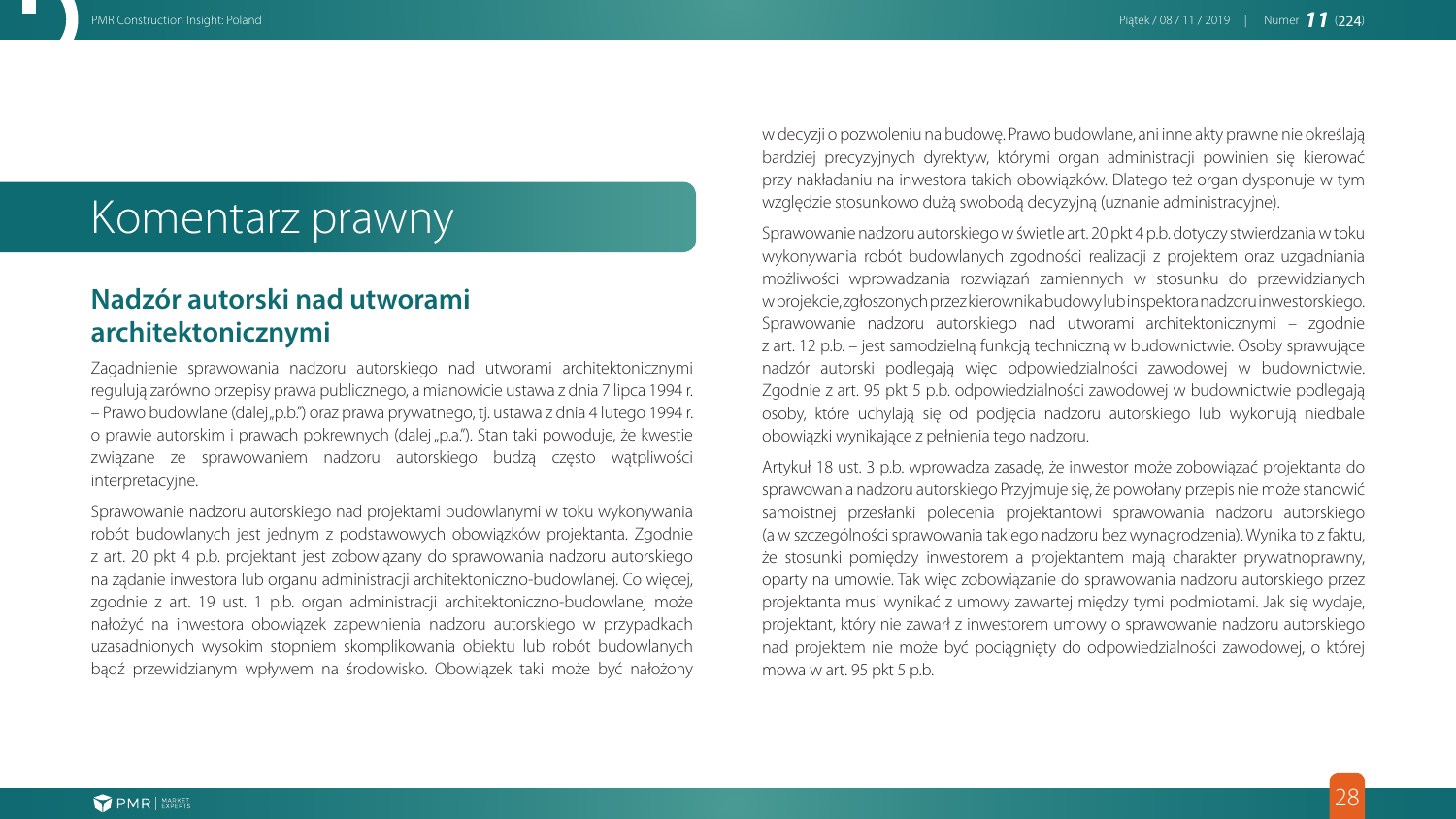Zgodnie z generalną zasadą przewidzianą w art. 16 pkt 5 p.a. sprawowanie nadzoru autorskiego nad sposobem korzystania z utworu (w tym utworu architektonicznego) jest jednym z autorskich praw osobistych. Prawa takie są nieograniczone w czasie i nie mogą być zbyte. Takie rozwiązanie mogłoby sugerować, że sprawowanie nadzoru autorskiego nad projektami budowlanymi można powierzyć wyłącznie autorowi projektu. Niemniej jednak w art. 60 ust. 5 p.a. wskazano, że sprawowanie nadzoru autorskiego nad utworami architektonicznymi i architektoniczno-urbanistycznymi regulują odrębne przepisy. Za takie odrębne przepisy uznaje się w piśmiennictwie w szczególności art. 44 pkt 3 p.b., zgodnie z którym dopuszczalna jest zmiana projektanta sprawującego nadzór autorski nad projektem. Zmiana taka wymaga dołączenia do dokumentacji budowy oświadczenia o przejęciu obowiązków przez osobę obejmującą sprawowanie nadzoru autorskiego. Przyjmując więc stanowisko wskazane powyżej, w razie sporu między projektantem a inwestorem istnieje możliwość zmiany podmiotu sprawującego nadzór autorski, a inwestor nie jest skazany na współpracę z osobą, która wykonała projekt budowlany. Stanowisko to nie jest jednak bezsporne i zarówno w orzecznictwie jak i piśmiennictwie wyrażano poglądy, że nadzór autorski może być sprawowany wyłącznie przez autora projektu.

> Tomasz Milewski Radca prawny Kancelaria Adwokatów i Radców Prawnych Miller, Canfield, W. Babicki, A. Chełchowski i Wspólnicy Sp.k.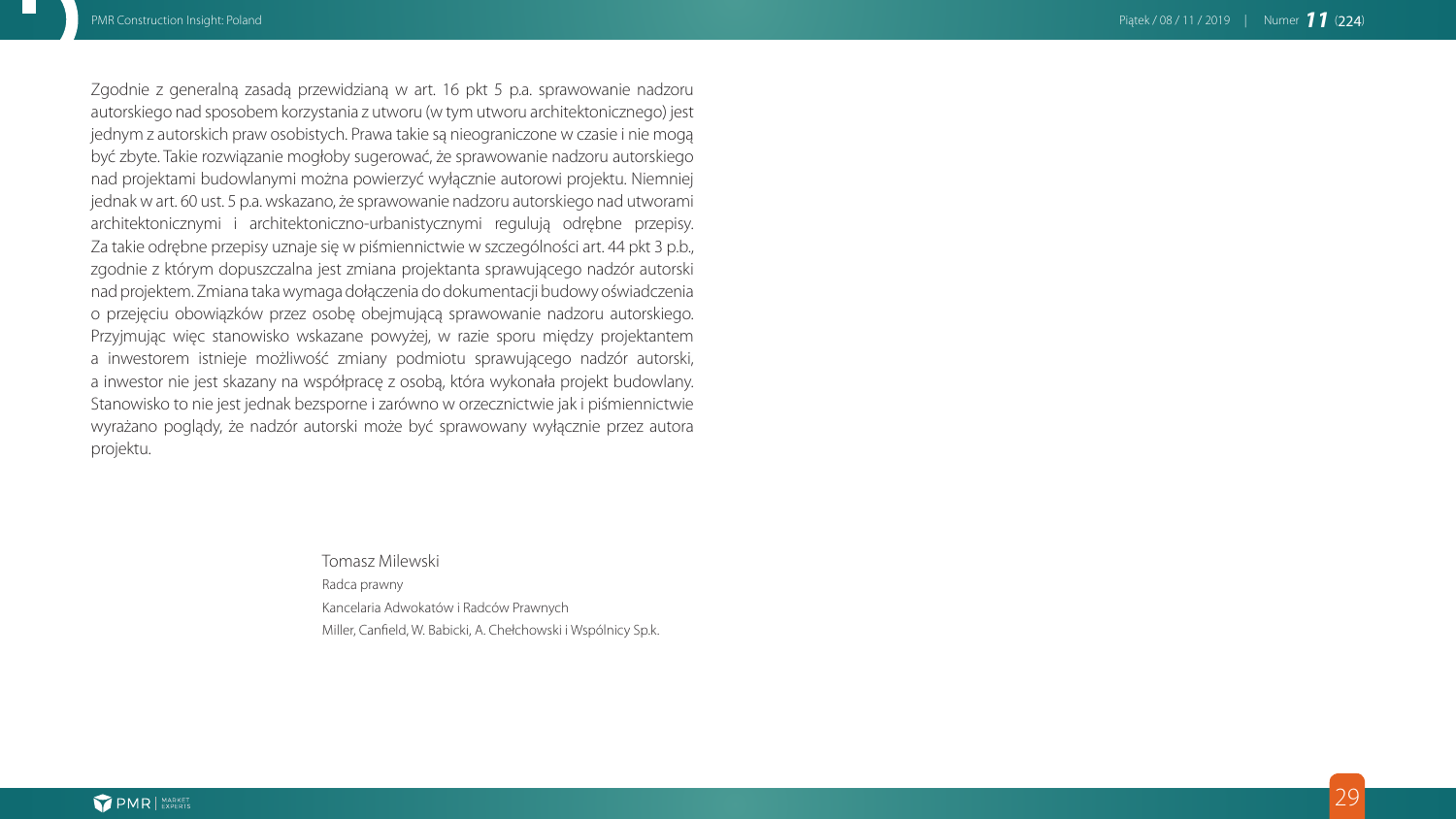## Legal opinion

## **Statutory Supervision of construction process by architect**

The issue of supervision of the construction process by the architect is regulated both by public-law norms and private-law norms, specifically by the Construction Law of 7 July 1994 (henceforth "c.l.") and the Copyright and Related Rights Act of 4 February 1994 (henceforth "c.r.r.a."), respectively. This state of affairs often leads to interpretive confusion.

Supervision of the construction process is a key duty of the architect of a project. Under article 20, item 4 of c.l., the architect has a duty to perform such supervision if requested by the investor or by the competent construction and architectural administration authority. Furthermore, Article 19, item 1 of c.l. stipulates that the construction and architectural administration authority can impose on the investor an obligation to ensure supervision of the construction process by the architect, where this is warranted by the complexity of the structure or of the construction works, or by their anticipated impact on the environment. (If the authority decides to do that, a condition to this effect is included in the project's building permit.) C.l. does not, however, spell out in any more detail the criteria that the authority should consider in determining whether to impose such an obligation on the investor – and neither does any other law. This gives the authority considerable discretion in this matter.

Under article 20 item 4 of c.l., supervision of the construction process by the architect consists in the architect assessing the degree of compliance of the construction works with the plans prepared by him or her, and negotiating and agreeing to possible alterations or departures from the plans as suggested by the construction site manager or the investor's inspector. Article 12 of c.l. states that this supervision represents an independent technical function in construction, which means that the person responsible for it is subject to professional liability. Under article 95 item 5 of c.l., the architect can be held professionally liable for evading the duty to perform supervision of the construction process, or for discharging the duty in a negligent manner.

Article 18, item 3 of c.l. introduces the principle that the investor can require the architect to supervise the construction process. However, it is generally accepted that this provision alone does not constitute sufficient grounds for ordering the architect to perform supervision, particularly without compensation. That is because the relationship between the investor and the architect has a private-law, contractual character, and the obligation to supervise the construction process has to follow from a contract. It would appear, therefore, that unless the architect has concluded a contract with the investor to supervise the construction process, he or she cannot be held professionally liable for failing to do so under Article 95 item 5 of c.l..

In line with the general principle laid down by Article 16, item 5 of c.r.a.a., the author's right to supervise the way his or her work is used – including an architectural work – is a personal copyright. Personal copyright has no time limitation and may not be transferred. This would suggest that only the architect who authored the plans can supervise the construction process. However, article 60, item 5 of c.r.a.a. states that separate laws regulate the issue of the author's supervision over the way his or her architectural work (or architectural and urban-planning work) is used. These "separate laws" are often understood in the literature to mean article 44., item 3 of c.l, under which it is possible to change the architect who supervises the construction process.